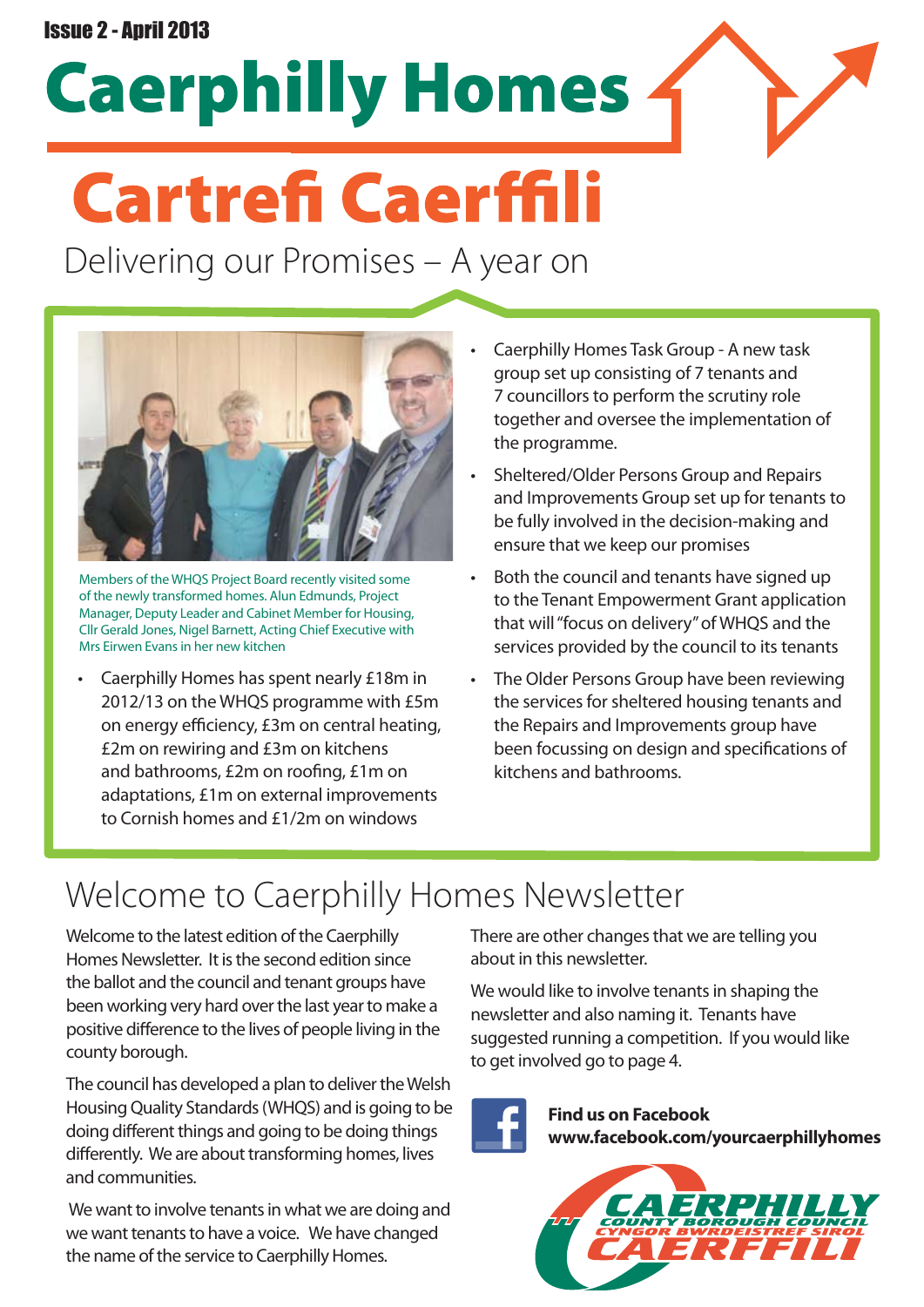# Caerphilly Homes says – *We're listening to you*

Throughout the year we have listened to your tenant representatives and have agreed to give tenants more choice.

**Home improvements** - Cornicing has been added to your kitchens and extra choices of colour schemes, tiling & flooring options, painting & plastering.

**Sheltered Housing review** – The review of the Sheltered Housing Service has been concluded. Caerphilly Homes sent out 5000 surveys to all sheltered housing tenants, general needs tenants and tenants in older persons housing, people on waiting lists and all wardens. We received a fantastic response and the next process is to consult further with our tenants and staff on the findings and proposals which will help to inform the final report.

The Caerphilly Homes Task Group has received a presentation on proposals for the future of the Sheltered Housing service, including the support provided to our tenants on the schemes, but no decisions will be made until there has been full consultation on the proposals with all those affected.

The aim of this review is to provide improved quality services for our older tenants and ensure that these are provided fairly and consistently to all. A copy of the consultants



report will be available on the internet and feedback sessions will take place at all sheltered complexes. Once all the feedback has been collated a report will be presented to the Caerphilly Homes Task Group with recommendations on the changes to be made.

# Delivering more Energy Efficient Homes

Caerphilly Homes aims to make sure your homes are adequately heated, efficient and insulated and hope to benefit through the new energy company obligation scheme, which will help fund a mixture of energy measures including insulation, ventilation, installation of gas condensing boilers and possibly voltage optimisers, which will help reduce carbon emissions and cut fuel costs.



Caerphilly Homes will be identifying properties this year that would benefit from these energy efficient features and will be writing to you over the coming months to inform and guide you through the process.

The energy efficiency work is part of the Welsh Housing Quality Standard that Caerphilly council has committed to delivering to transform homes, lives and communities. This is part of a bigger programme of work being delivered over the next seven year to upgrade your homes.

In 2012, more than £5m was spent on energy efficiency with a total of 724 council owned properties and 479 privately owned properties benefiting from these energy efficiency measures.

Energy Saving tips can be found at http://www. energysavingtrust.org.uk/wales/Take-action/Start-savingmoney

### Communities set to benefit from Community Improvement Fund (CIF).

Caerphilly council has set up a grant fund specifically to foster community development. Grants of up to £5000 will be awarded throughout the year to support local initiatives and projects.

Due to be launched in April 2013, the Community Improvement Fund is part of the wider £200m WHQS programme of transforming homes, lives and communities.

£50,000 a year will be set aside each year over a period of 5 years to contribute towards individual community based projects that help to improve the social and environmental fabric of communities.

For more information go to www.caerphilly.gov.uk/ housing or call Owain Morgan on 01443 866493.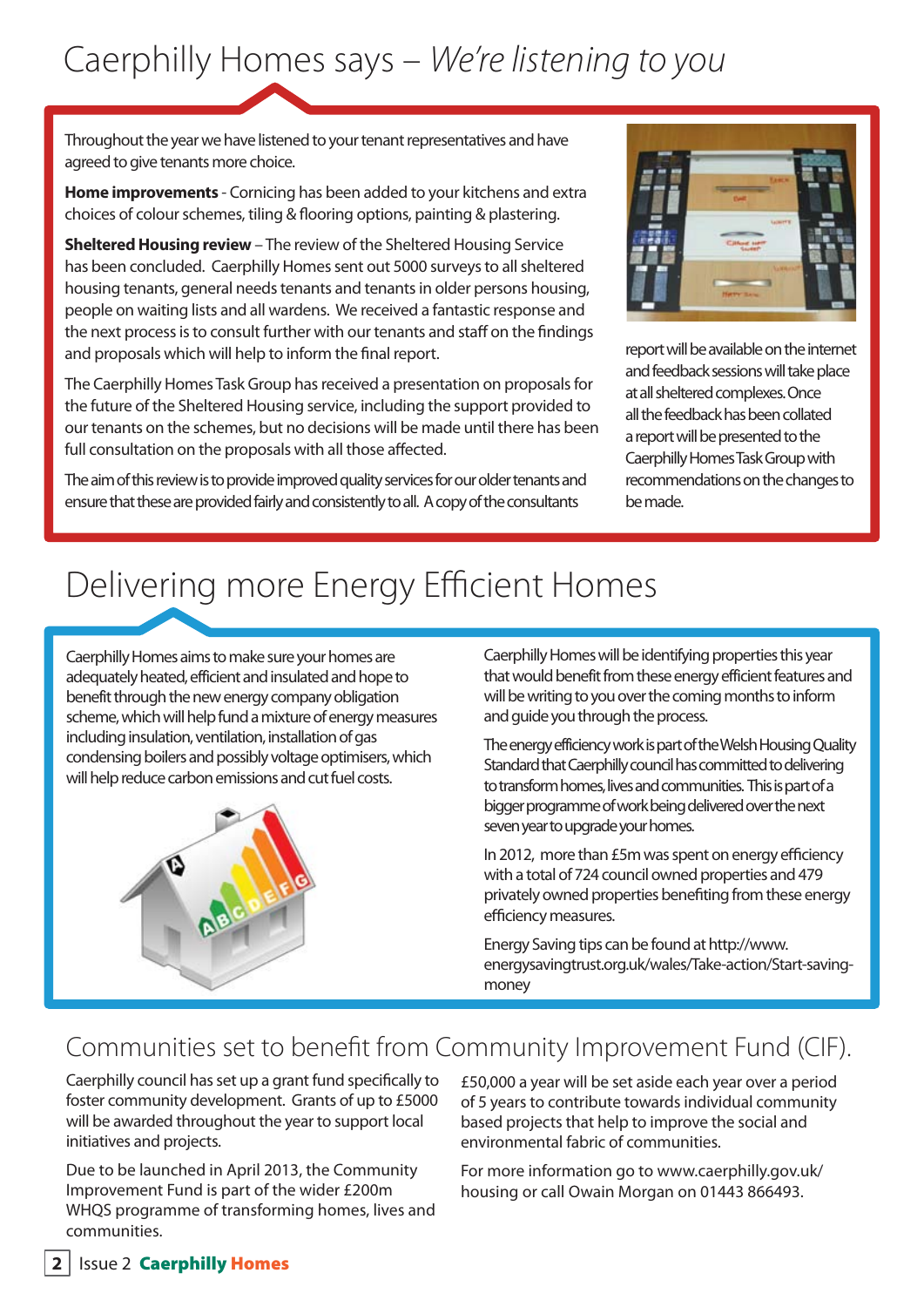# Caerphilly Homes - Transforming homes, lives & communities



Mrs Carys-Ann Williams with herson and the council workforce – Mrs Williams was delighted with her new kitchen and bathroom – she said, "The workmen were brilliant. I am really pleased with the results - it's marvellous."

### **Where and What Next?**

The programme of works for the current year 2013/14 is detailed opposite.

Over the next few months your home will be evaluated to ensure it meets the Welsh Housing Quality Standard (WHQS) even if you have had improvement work undertaken.

Your Tenant Liaison Officer (TLO) will be sending you a letter arranging an appointment in your home to carry out a survey. They will attend with the council Surveyor who will be able to tell you what work is required.

This could include one or all of the following: replacement kitchen, bathroom, upgrade of the electrical and heating installations. At the appointment you can discuss your options and choices of refurbishment with your Tenant Liaison Officer

The Surveyor will design a kitchen to suit the space available, adding in the base and wall units, worktop, flooring and tiling choices and take account of your appliances. A photographic image will then be generated to show what your kitchen will look like.

### **Eastern Valleys**

Claremont Road\Hazelwood Road Coronation Crescent\Hilary Road Ellesmere Court\Old Pant Road Greenlands Hilltop Crescent - Sunnycrest Newlyn Road - Stonerwood View Pant View - Queens Road St Peters Close -Tir y Pwll Terrace

#### **Lower Rhymney Valley**

Alexander Terrace - Cenydd Terrace - Commercial Street - High Street Castle View - Central Street - Mountain View - New Street Parc Cottages - Station Terrace Plas Cwm Parc Tan y Bryn terrace **Thomasville** Ty Nant

#### **Upper Rhymney Valley**

Aneurin Terrace - Isfryn Glanynant Heolytwyn Heol uchaf - Lower Row - Phillips Walk Penydre Rowan Place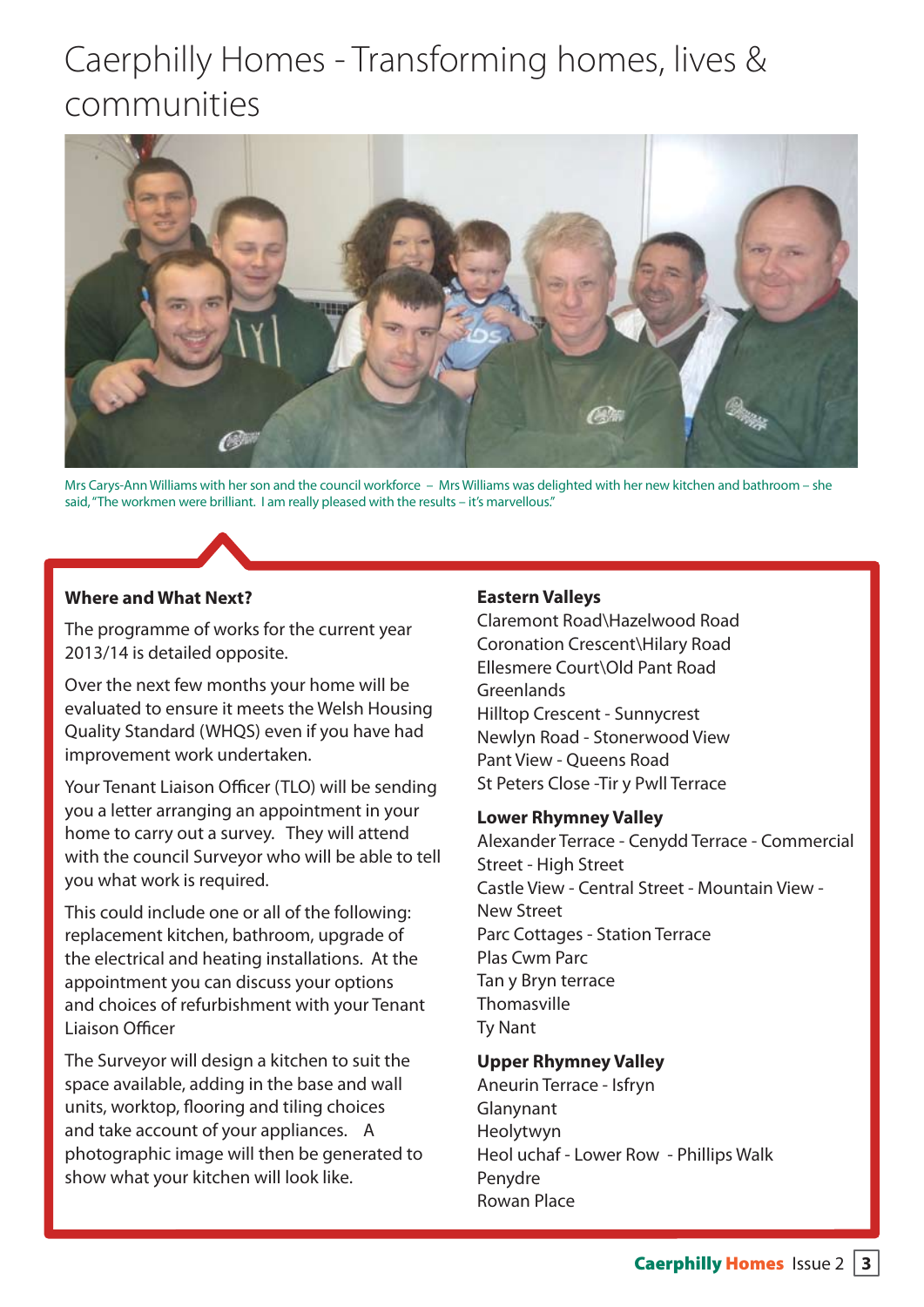### **Tenant Information Exchange**

The Tenant Information Exchange (TIE) is an informal session where tenants can'drop-in'to find out more information on how the council and tenants are working together to improve housing services. It is also a good opportunity to meet and chat with other tenants. Tenants can choose to invite quest speakers for the event. Future quests will include Groundwork Caerphilly.

If you would like to attend please contact the Tenant Participation Officers on the numbers below.

### **Tenant Participation Officers**

If you would like to find out more about getting involved or would like to have your say then contact your tenant participation officers.

### **Gail Taylor Tel: 01495 235557**

**Liz Bayliss Tel: 01495 235011**

**Email: housing@caerphilly.gov.uk**

**Pontllanfraith House, Pontllanfraith, NP12 2YP**

### **Competition**

Win a Luxury Food Hamper or a £50 High Street Voucher.

Name the tenant newsletter. We are making changes and want to ensure we get tenants involved. If you want to be in with a chance of winning a food hamper or high street voucher then help us name our newsletter. Send in your suggestions and we will put them to a vote at the next Tenant Information Exchange day in June.

You can send in your suggestions by phone, email, and post to your Tenant Participation Officers or pop them into your local housing office. Please include your name address and contact details. Entries must be received by Friday 7th June.

### **Tenant Facebook Page**

A group of tenants have set up their own facebook page which is independent of Caerphilly Homes. Find them on www.facebook.com/ TenantsofCaerphillyhomes

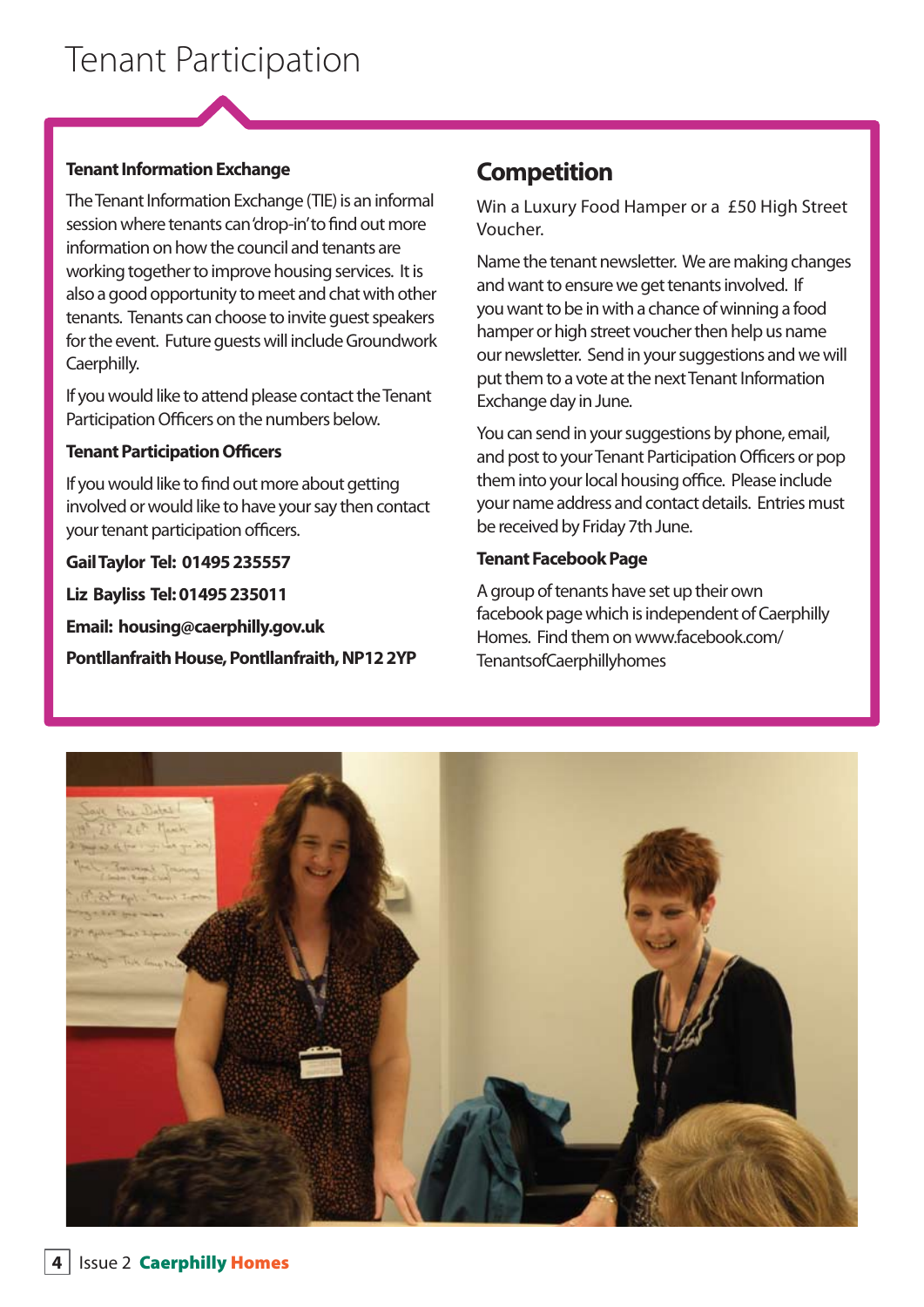### What's it like being a tenant representative?

As a tenants'representative and Vice Chair of the Caerphilly Homes Task Group I have been lucky enough to meet a diverse range of people from different areas within the Caerphilly county borough. It has been very enjoyable and I have made many friends. Being able to represent the other tenants has been something I have been proud to do. It is important to me that the wider body of tenants are represented as a whole and that it is my duty to ensure that services and homes are improved for Caerphilly Homes tenants.

There are many challenges for the Task Group members to deal with such as scrutinising the council's decisions and services to its tenants and at the same time ensuring that all tenants views are considered. It is the responsibility of the tenant representatives to ensure that the promises made in the addendum to the offer document are adhered to, such as ensuring that the review of services for older people and sheltered housing is completed to time and with the involvements of its tenants.

There have also been other groups set up consisting of tenants from throughout the Caerphilly county borough that come together to represent the wider body of tenants. The groups

# Caerphilly Homes Task Group

### Tenants Representatives on the Caerphilly Homes Task Group



Clive Davies Tel: 07711016048 Rhymney





Tel: 07747465277

Anna Lewis – Penllwyn Tel: 07711016045

John Moore – Argoed Tel: 07826916367

**Upper Rymney Valley Lower Rymney Valley**



Sandra Jones Tel: 07900570386 Penyrheol

Amanda McConnell Tel: 07879693903 Machen

work hard and are all volunteers committed to working together with the council to ensure that services are improved and tenants live in better quality homes that are in communities where people want to live.

Vacant New Tredegar

The tenant representatives will continue to work in partnership with Caerphilly council and will continue to work to improve the services for all tenants.

### **Anna Lewis**

**Vice Chair of Caerphilly Homes Task Group**

The Task Group has been meeting since September 2012 and considers reports relating to the housing service and WHQS programme. This includes monitoring all the promises made to tenants during the ballot process, receiving information about the operation of the day-to-day housing service and making recommendations to change or improve services.

The Task Group has places for seven tenant members and the places are allocated to different areasto ensure representation from all parts of the county borough. There are two members for the Upper Rhymney Valley, two from the lower Rhymney Valley and three from the Eastern Valleys.

Recently one of the members from the Upper RhymneyValley area, Leslie Lewis, has decided to step down for personal reasons. We will miss Les (particularly hissense of humour) and would like to thank him for his contribution to the Task Group and to the Older Persons' Working Group.

There is now a vacancy on the Task Group for a tenant from the Upper Rhymney Area. The area covers Rhymney, Pontlottyn, Fochriw, Deri, Tirphil, New Tredegar, Brithdir, Gilfach, Bargoed, Aberbargoed, Hengoed, Cefn Hengoed, Phillipstown, Abertysswg, Ystrad Mynach, Gelligaer, Tiryberth, Nelson, Maesycwmmer, Gilfach, Penpedairheol, Cascade. If you are interested in becoming a Task Group member for this area and would like more information, please contact Mandy Betts, Tenant and Community Involvement Team on 01495 235025 or email housing@caerphilly.gov.uk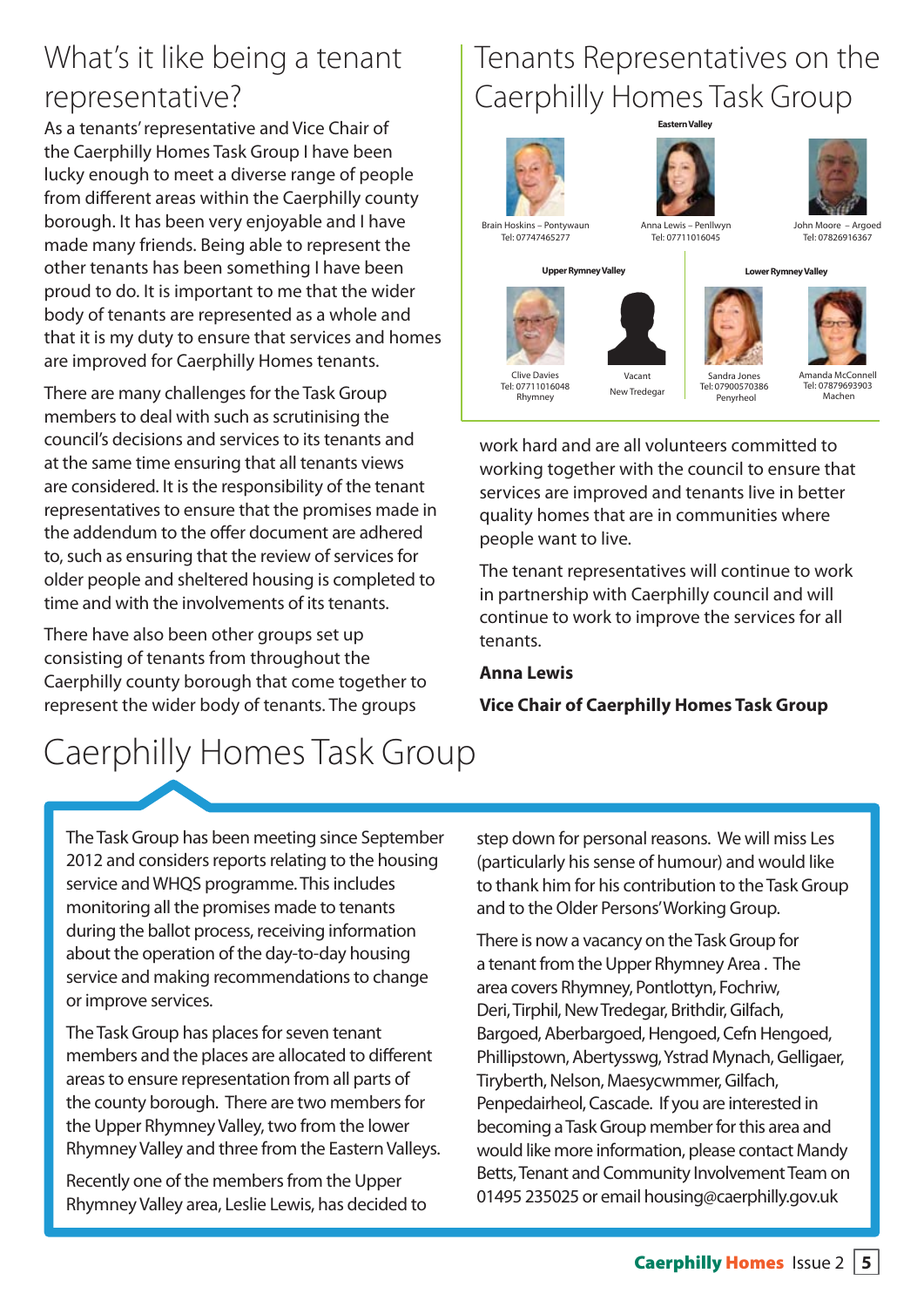## Charter for Trust

This Charter for Trust has been developed following consultation with tenants and staff and has been agreed by the Caerphilly Homes Task Group. The Charter will be given to all contractors and the council workforce carrying out work on tenants'homes and sets out the standards that tenants can expect from the workforce and how tenants should treat the workforce.

### **Respect**

- 1. Treat all tenants, leaseholders and their visitors with respect. Be calm, polite, and professional at all times.
- 2. Tenants should show respect to trade operatives carrying out work in their home. Trade operatives will not be expected to work in homes where the tenant may be under the influence of alcohol or drugs.
- 3. Be aware of the needs, concerns and circumstances of all occupiers. If in doubt consult the tenant, leaseholder and/or the Tenant Liaison Officer (TLO). The TLO will liase with the Area or Neighbourhood Housing Office.
- 4. Always remember the property is someone's home and must be treated appropriately. **No smoking** is allowed in the home or during working hours. Tenants would be expected to refrain from smoking within the working areas. Radios should not be played unless by agreement with the tenant or leaseholder.

### **In the Home**

- 5. Carry out work with due consideration for the home and environment. Consider occupiers in neighbouring properties and their pets.
- 6. Respect the privacy of the home and **do not** go into any part of the property where work is not being carried out. Only employees contracted to undertake work should be in the home.
- 7. Take all reasonable precautions to protect tenants', leaseholders' and the council's property while carrying out work, including access routes. Floors should be protected with clean dustsheets or similar and shoe covers should be worn. Externally protect trees and shrubs that might be damaged and avoid walking on planting beds unless absolutely necessary. Rectify any damage that arises.
- 8. **Never use** language, which may be considered inappropiate to others e.g. racist, sexist, abusive, foul or disrespectful.
- 9. **Do not** offer personal opinions on the quality of work carried out by others or on the council's policies or procedures.
- 10. **Do not** use the tenants'or leaseholders' property (e.g. chairs, tables, ladders etc)
- 11. **Do not** use the tenants'or leaseholders' kitchen or bathroom to clean tools or equipment or to dispose of surplus materials.
- 12. **Do not** use the tenants'or leaseholders'toilet or bathroom without their permission.
- 13. **Do not** use any room in the property for tea or meal breaks. Breaks should be outside the home in designated welfare facilities.
- 14. **Do not** use the tenants'or leaseholders'electricity without agreement and provide standard cash reimbursement as soon as practical.
- 15. **Do not** use a tenants' or leaseholders' telephone unless the call is absolutely necessary and connected with the work and prior permission has been obtained. Use of mobile phones in the home should be for business purposes only or in the case of an emergency.

### **Access**

- 16. When arriving at a property, even if you are expected, always explain to the tenant or leaseholder why you are visiting. Explain to the tenant, or leaseholder what the work involves, where you will be working and how long the work is likely to take. Apologise if you are late and if possible call ahead to advise when to expect you.
- 17. If you need access to a property and are unable to wait to arrange an appointment, check with the tenant or leaseholder if it is convenient.

### **Safety**

- 18. **Carry your ID** and take time to introduce yourself and any colleagues by name. Trade operatives should wear appropriate identifiable uniform or appropriate work clothes.
- 19. Tenants **should not** leave unsupervised children when work is being undertaken in their home. **Do not** go in or continue to work in properties where children under 16 are present, unless an adult is directly supervising them at all times.
- 20. **Do not** allow any person under the influence of alcohol or drugs to work on the contract. Caerphilly council operates a zero tolerance policy to alcohol or drugs in the workplace.
- 21. **Do not** put yourself at risk. If you have to leave the job where you have concerns about your own safety contact the Tenant Liaison Officer immediately. The TLO will liase with the Area or Neighbourhood Housing office.

### **Information**

22. Ensure the tenant or leaseholder has the contact numbers for the contractor and the council's Tenant Liaison Officer including emergency out of hours details.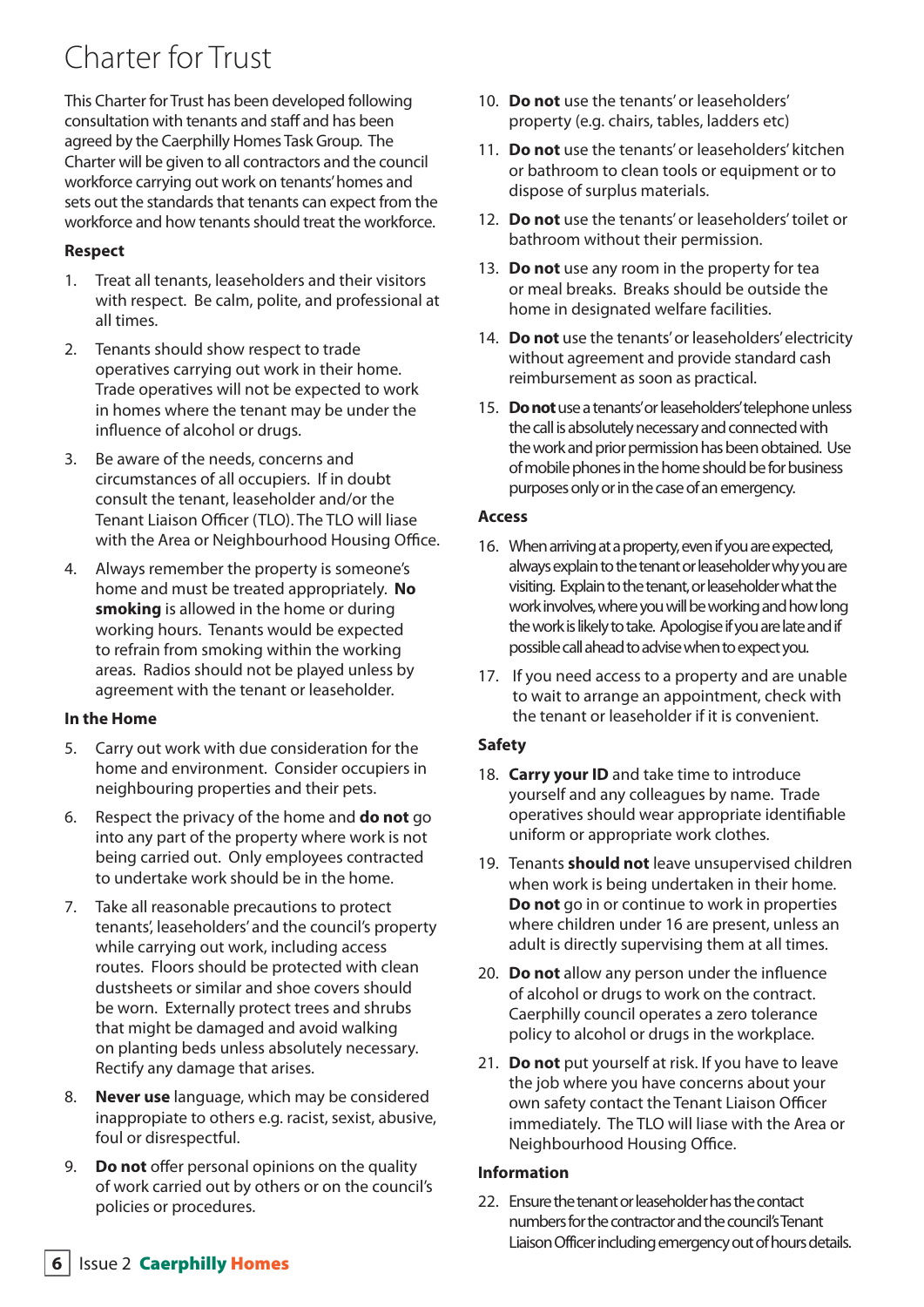

# Housing benefit

**The UK government is reducing the amount of housing benefit some people can claim based on the size of the rented property and the people who live there.**

These new rules will only apply to social landlord tenants of working age (working age is where a person has not yet reached pension credit age) & will be effective **from the 1st April 2013.** 

If you have more bedrooms than this new rule allows this is called"under occupying". If you are **under-occupying by 1 bedroom** your housing benefit will be **reduced by 14% of the rent amount** and if you are **under-occupying by 2 or more bedrooms** your housing benefit will be **reduced by 25% of the rent amount.**

You may have already received a letter from the housing benefit section indicating that you will be affected by these changes. We understand that this will be an uncertain and worrying time for some tenants. If you think you are going to be affected and would like advice you may want to contact the rents section on the number below.

**Here to help YOU - Who to contact** Call: **01495 235600**

### e-mail: rents@caerphilly.gov.uk

**Further useful information can be found on the council website:**

### **www.caerphilly.gov.uk/underoccupation**

www.caerphilly.gov.uk/benefitschanges

### **Benefit changes on way**

**As from 1st April 2013, as a result of UK legislation, council tax benefit is being abolished and the responsibility for council tax support has passed to the Welsh Government.** 

The Welsh Government has introduced a national scheme which the council has adopted. Although the funding from the UK Government has been reduced, the Welsh Government has met the shortfall of £22 million for 2013/14. This will ensure that those eligible will continue to receive up to 100% of the agreed entitlement for 2013/14. The Welsh Government will be reviewing both the scheme and the levels of funding for 2014/15.

**Further details are available on our website www.caerphilly.gov.uk**